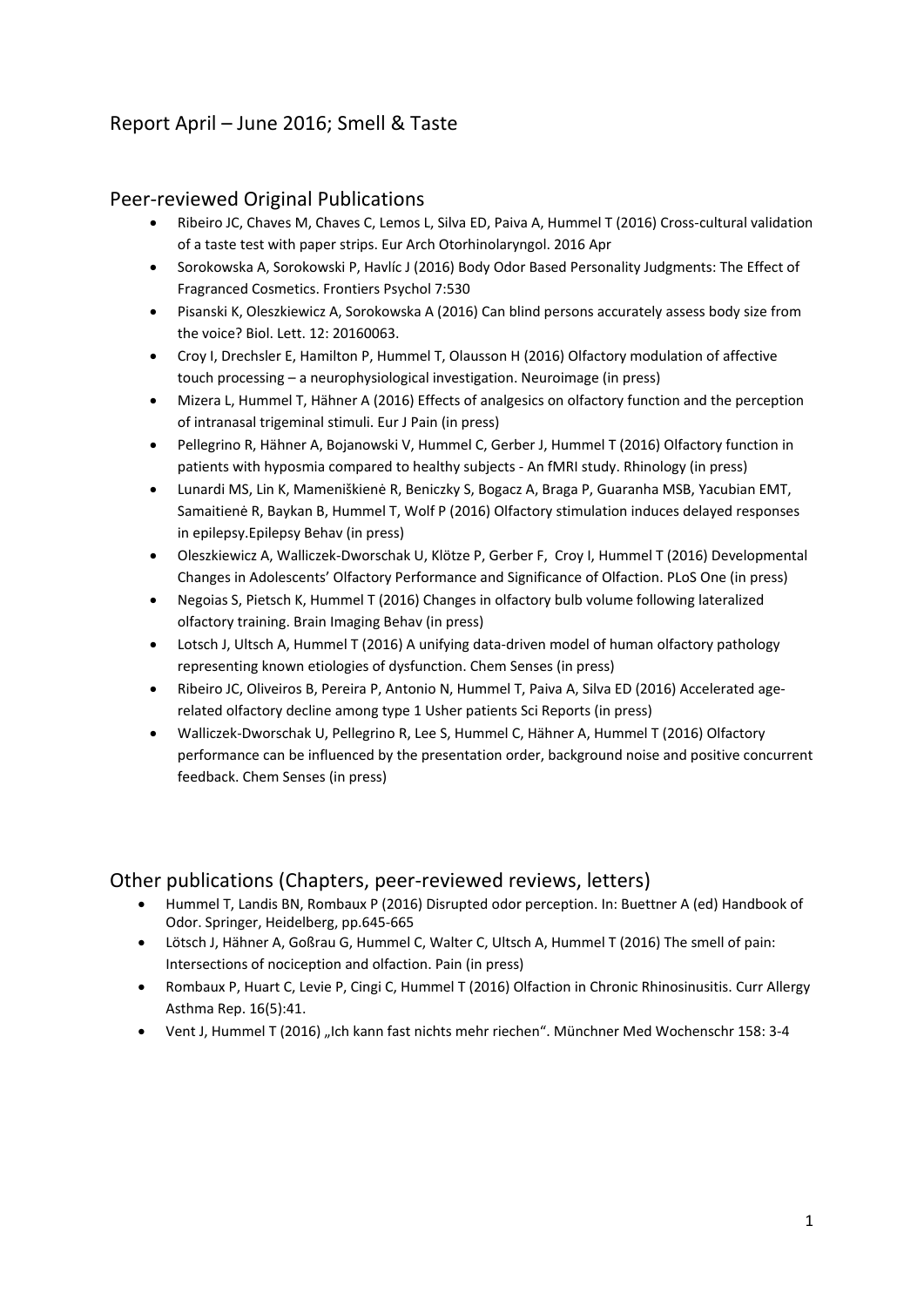#### Presentations

- 15.4.2016, 15:30-16:00 h: Thomas Hummel presents via skype at the [Turkish](http://tkbbvbahar2016.org/eng/)  [Otolaryngology-Head and Neck Surgery Foundation Spring Meeting in Antalya,](http://tkbbvbahar2016.org/eng/)  [Turkey.](http://tkbbvbahar2016.org/eng/)
- Various presentations at ACHEMS 2016, April 20-23, in Bonita Springs, Florida, USA, by Emilia Iannilli, Franz Schoeps, Franziska Herrmann, Thomas Hummel, Antje Hähner, Mandy Cuevas and Bob Pellegrino
	- Nostril Differences in Olfactory Performance **Poupon** D, Hummel T, Haehner A, Welge-Luessen A, Frasnelli J
	- Trigeminal EEG Source Localization in the Pathophysiology of the Migraine. **Hermann** F, Haehner A, Gossrau G, Hummel T, Iannilli E.
	- Olfactory Function in Patients with Hyposmia Compared to Healthy Subjects. **Pellegrino** R, Hähner A, Bojanowski V, Hummel C, Gerber J, Hummel T
	- A Longitudinal Study of Olfactory Function in Patients with Parkinson's Disease. **Hasler** CA, Welge-Lüssen A, Klingelhöfer L, Brandt MD, Hummel T, Hähner A
	- Taste Bud Density and Composition of Saliva in Patients Suffering. from Taste Disorders Compared to Healthy Individuals. **Schoeps** F, Haehner A, Brignot H, Neiers, H, Feron G, Hummel T.

Effective Connectivity of the Insular Gustatory Cortex. **Iannilli** E, Bovelet P, Hummel T

- Olfactory Function in Patients with Smell Disorders before and after Topical Treatment with Drops Containing Retinoic Acid. **Hummel** T, Rueter G, Haehner A.
- The Effect of Acupuncture on Olfactory Function in Patients with Post-infectious Olfactory Dysfunction. **Cuevas** M, Gewald B, Hauswald B, Hummel T, Hähner A.
- Olfactory Training and Cognition in Parkinson's Disease. **Haehner** A, Rauber C, Wegener BA, Croy I, Hummel T
- 28. April 2016, 9:20-10:50: T Hummel presents at "Dresdner Seniorenakademie" on "the sense of smell"
- 30. April 2016: T. Hummel presents at "HNO [Allergologie im Schloss, Schloss Albrechtsberg"](http://www.carus-management.de/live/carus-management.de/content/e225/e1229/e1233/e1514/e1562/Flyer_AIS_Stand09.03.16.pdf) on "Allergische Rhinitis und Riechen"
- 5.5.-7.5.2016: Deutscher HNO Kongress in Düsseldorf: Beiträge von
	- o Riech- und Schmeckvermögen bei Patienten mit obstruktiver Schlafapnoe. **Ute Walliczek-Dworschak**, L. Mittendorf, C. Güldner, Th. Hummel et al., Marburg/Dresden
	- o Burning Mouth and Dysgeusie; **Antje Hähner**, Dresden
	- o Epidemiologie von Riechstörungen; **Th. Hummel**, Dresden
	- o Teilhabe an internationalen Studiengruppen; **Th. Hummel,** M. Bensafi, Dresden/Lyon (F)
	- o Geschmackswahrnehmung von Umami (Glutamat); Clara Sophia Draf, A. A. Minovi, S. Dazert, **Th. Hummel**, Bochum/Dresden
	- o Sinunasale Beschwerden bei Patienten mit und ohne aspirin exacerbated respiratory disease (AERD) – eine longitudinale Studie; **V. Gudziol**, C. Sonnefeld, D. Koschel, Th. Hummel, Dresden/Coswig
	- o Verbreitung topischer nasaler Dekongestiva eine Untersuchung im Rahmen der SHIP-Studie (Study of Health in Pomerania); Inga Küster, H. Völzke, U. Schminke, **Th. Hummel** et al., Greifswald/Dresden
	- o Intranasale trigeminale Sensitivität bei Patienten mit chronischer Rhinosinusitis mit Polypen; **Mandy Cuevas**, S. Weile, Th. Hummel, Dresden
	- o Riechtraining bei Patienten mit Riechverlust: Zunahme der elektro-olfaktographischen Reizantworten in Abhängigkeit von der Verbesserung des Riechvermögens; **Th. Hummel**, G. Stupka, Dresden
	- o Akupunktur in der HNO-Heilkunde: Bettina Hauswald, **Mandy Cuevas**, et al., Dresden
	- o Riech- und Schmeckstörungen: Physiologie, klinisches Bild, Prognose; K.-B. Hüttenbrink, **Th. Hummel**, M. Damm, Antje Welge-Lüßen, **V. Gudziol**, Köln/Dresden/Basel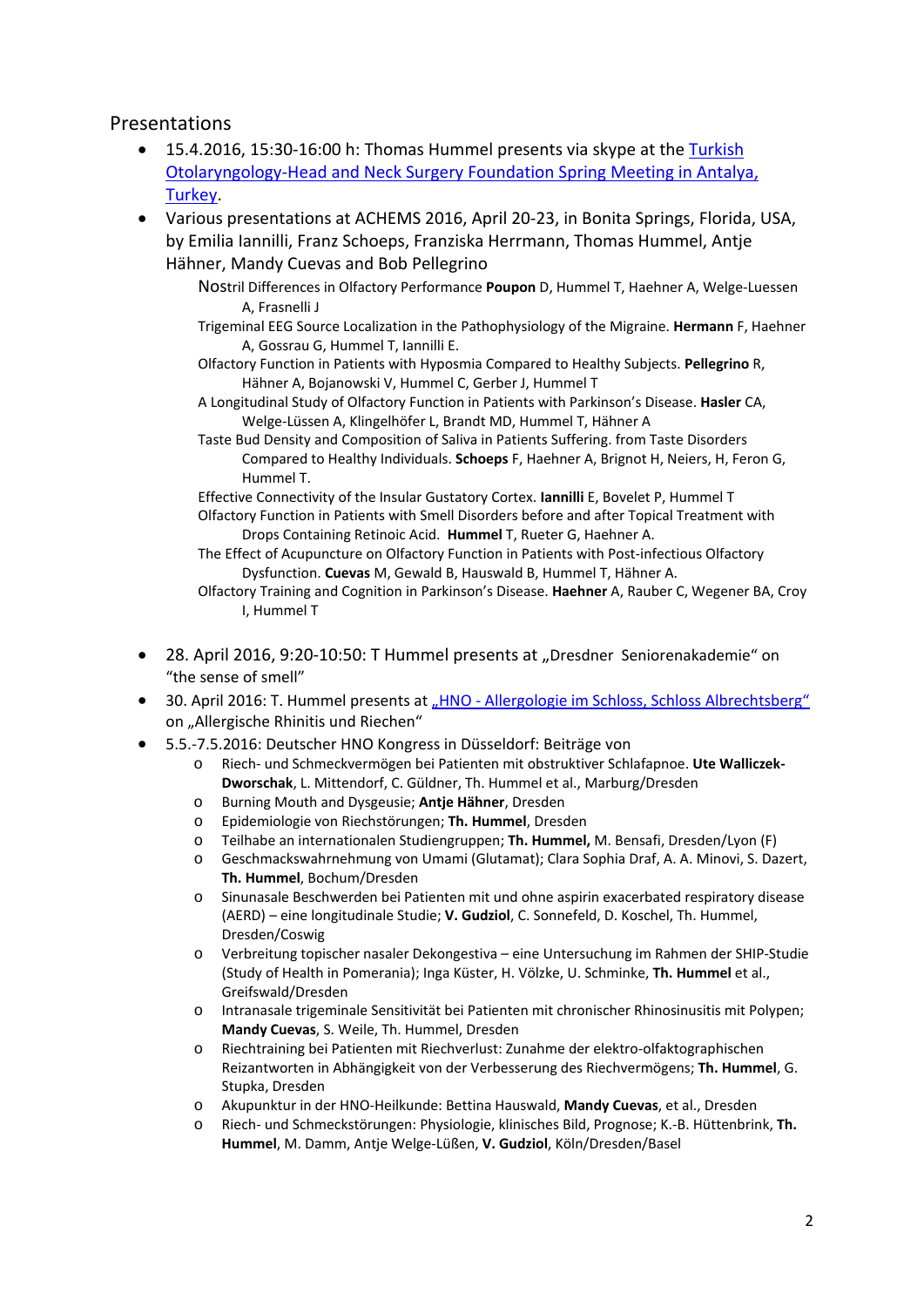- 19.5.2016: Hummel T. Presentation at the Center of Functionally Integrative Neuroscience in Aarhus, DK, on ["increased responsiveness to chemosensory stimuli."](http://cfin.au.dk/news-events/past-events/#news-8051)
- 21.5.2016: Hummel T.: [Allergologie](https://www.allergologie-im-kloster.org/programm/) im Kloster: "Riechen und Allergien"
- 26.-28.5.2016: Hummel T: Series of presentations / practical courses on olfaction at the Beijing Anzhen Hospital, Capital Medical University, Beijing Institute of heart lung and blood vessel diseases, Beijing, PR China.
- 7.6.2016: Hummel T: Electrophysiological recordings from the olfactory epithelium, activation in the olfactory bulb, analysis of chemosensory induced EEG activity in the frequency domain, and source-localization of chemosensory event-related potentials. Presentation at the  $17<sup>th</sup>$  International Symposium on Olfaction and Taste in Yokohama, Japan.
- 6.6.2016: Sinding C: Evidence of peripheral olfactory adaptation: Electrophysiological recordings of the human olfactory epithelium. Poster presentation at the 17<sup>th</sup> International Symposium on Olfaction and Taste in Yokohama, Japan.
- 10.6.2016: Lange Nacht der Wissenschaften Durchführung von Riechtests, Nasenendoskopie, Physiologie und Anatomie des Riechens und Schmeckens. Malena Ezzat, Timo Schultheiss, Philip Nahrath, Pengfei Han, Annachiara Cavazzana, Jens Reden, Constanze Kähliung, Lisa Sparing, Gustavo Murta, Lena Linden, Katharina Weber
- 29. June 2016, 9:20-10:50: T Hummel presents at "INTERNATIONAL ACADEMY OF SEX RESEARCH " im Malmö, Sweden, on "Sexuality without a sense of smell"

### Awards / Grants

• Emilia Iannilli receives the Polak Young Investigator Award (1500 US\$) at ACHEMS 2016 in Bonta Springs, FL, USA, for her paper entitled "Effective Connectivity of the Insular Gustatory Cortex"

#### Guests

- 11.-12.4.2016: Dr. Moustafa Bensafi, University of Lyon, France
- 1.6.-30.6.2016: Nijmeh Nasser Alsaadi, medical student from Jordania

#### What else:

- 13.4.2016: Interview with MORGENPOST
- 13.4.2016: Interview with APOTHEKENZEITUNG
- 29.4.2016: A. Hähner und T. Hummel: Interview mit der Semperoper Dresden
- 12.5.2016: Medscape Anos- [und Hyposmie: Taegliche Riechtrainings mit Dueften](https://login.medscape.com/login/de/sso/getlogin?urlCache=aHR0cDovL2RldXRzY2gubWVkc2NhcGUuY29tL2FydGlrZWxhbnNpY2h0LzQ5MDQ4NzU/c3JjPWVtYWlsdGhpcw==&ac=401)  verbessern den Geruchssinn – [Veraenderungen im EOG messbar](https://login.medscape.com/login/de/sso/getlogin?urlCache=aHR0cDovL2RldXRzY2gubWVkc2NhcGUuY29tL2FydGlrZWxhbnNpY2h0LzQ5MDQ4NzU/c3JjPWVtYWlsdGhpcw==&ac=401)
- 10.6.2016: Ilona Croy und Thomas Hummel: Interview mit Sächsischer Zeitung

Thesis

• Franziska Broy, "Standardisierung gustatorisch ereigniskorrelierter Potentiale", 12.4.2016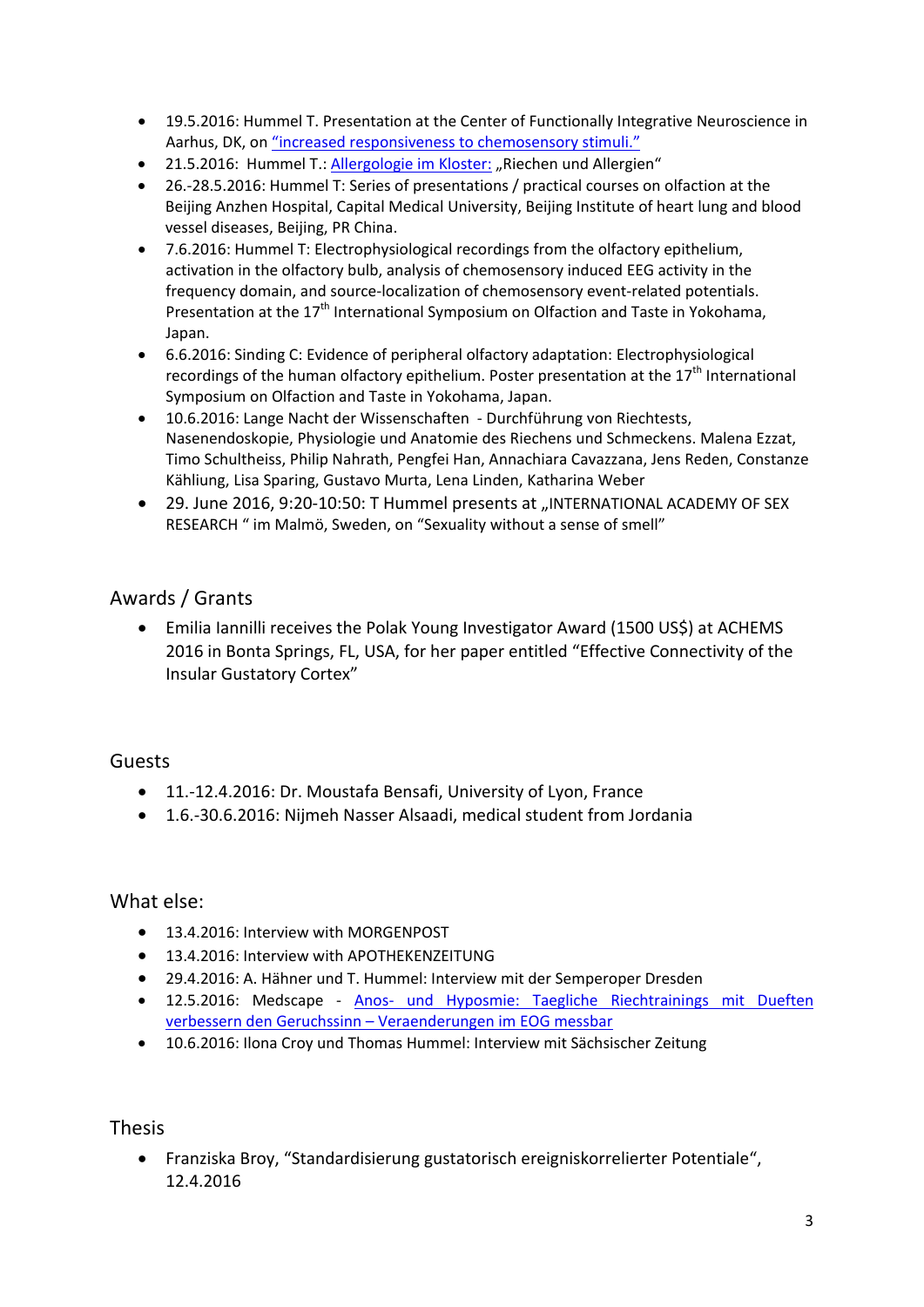- Edda Drechsler, "Einfluss von Gerüchen auf Berührung eine FMRT Studie", 3.5.2016
- Mitbetreuung (T. Hummel als Betriebsbetreuer) der Projektarbeit von Peter Schmidt an der Fakultät Maschinenwesen, Institut für Lebensmittel- und Bioverfahrenstechnik; Studiengang Verfahrens- und Naturstofftechnik; Studienrichtung Bioverfahrenstechnik; Thema: "Miniaturisierte olfaktorische Signalquelle"

Courses etc.:

 $\bullet$  xx